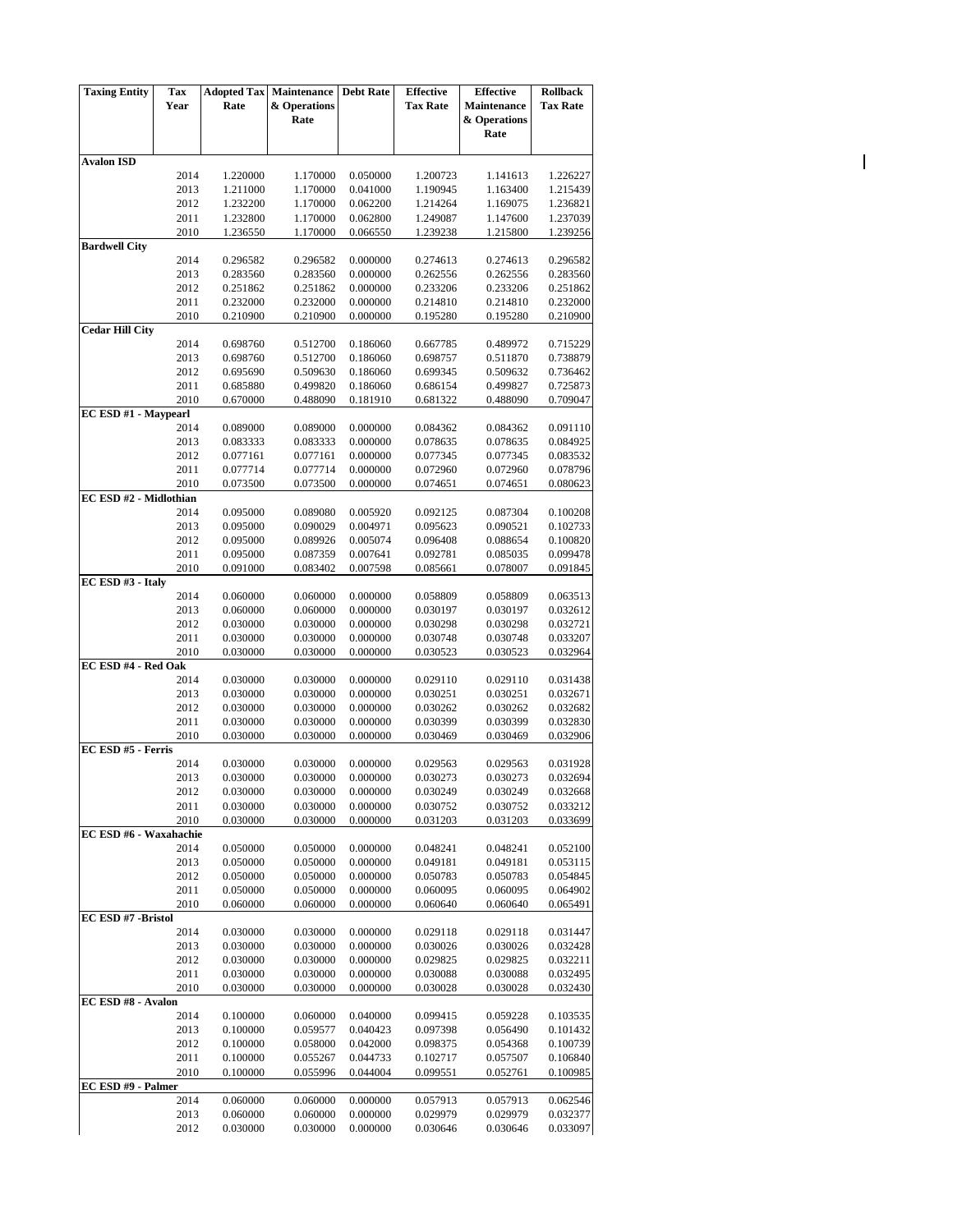|                                      | 2011         | 0.030000             | 0.030000             | 0.000000                 | 0.030572             | 0.030572             | 0.033017             |
|--------------------------------------|--------------|----------------------|----------------------|--------------------------|----------------------|----------------------|----------------------|
|                                      | 2010         | 0.030000             | 0.030000             | 0.000000                 | 0.030937             | 0.030937             | 0.033411             |
| <b>EC Fresh Water Supply Dist #1</b> |              |                      |                      |                          |                      |                      |                      |
|                                      | 2014         | 1.000000             | 1.000000             | 0.000000                 | N/A                  | N/A                  | N/A                  |
|                                      | 2013         |                      |                      | Entity not in existence. |                      |                      |                      |
|                                      | 2012         |                      |                      | Entity not in existence. |                      |                      |                      |
|                                      | 2011         |                      |                      | Entity not in existence. |                      |                      |                      |
| <b>Ellis County</b>                  | 2010         |                      |                      | Entity not in existence. |                      |                      |                      |
|                                      | 2014         | 0.380091             | 0.323607             | 0.056484                 | 0.373478             | 0.321967             | 0.404208             |
|                                      | 2013         | 0.380091             | 0.321308             | 0.058783                 | 0.378477             | 0.316624             | 0.400736             |
|                                      | 2012         | 0.380091             | 0.320844             | 0.059247                 | 0.390119             | 0.327715             | 0.413179             |
|                                      | 2011         | 0.380091             | 0.320337             | 0.059754                 | 0.364828             | 0.304284             | 0.388380             |
|                                      | 2010         | 0.360091             | 0.301085             | 0.059006                 | 0.372108             | 0.310442             | 0.394283             |
| <b>Ellis County Lateral Road</b>     |              |                      |                      |                          |                      |                      |                      |
|                                      | 2014         | 0.033508             | 0.033508             | 0.000000                 | 0.032899             | 0.032899             | 0.035530             |
|                                      | 2013         | 0.033508             | 0.033508             | 0.000000                 | 0.033342             | 0.033342             | 0.036009             |
|                                      | 2012         | 0.033508             | 0.033508             | 0.000000                 | 0.034436             | 0.034436             | 0.037190             |
|                                      | 2011         | 0.033508             | 0.033508             | 0.000000                 | 0.033937             | 0.033937             | 0.036651             |
|                                      | 2010         | 0.033508             | 0.033508             | 0.000000                 | 0.034619             | 0.034619             | 0.037388             |
| <b>Ennis City</b>                    |              |                      |                      |                          |                      |                      |                      |
|                                      | 2014<br>2013 | 0.695000<br>0.695000 | 0.429183<br>0.448714 | 0.265817<br>0.246286     | 0.710223<br>0.681152 | 0.458543<br>0.447870 | 0.761043<br>0.729985 |
|                                      | 2012         | 0.695000             | 0.456978             | 0.238022                 | 0.696072             | 0.442469             | 0.715888             |
|                                      | 2011         | 0.695000             | 0.447140             | 0.253260                 | 0.683866             | 0.422758             | 0.709842             |
|                                      | 2010         | 0.695000             | 0.429640             | 0.265360                 | 0.724786             | 0.463205             | 0.724786             |
| <b>Ennis ISD</b>                     |              |                      |                      |                          |                      |                      |                      |
|                                      | 2014         | 1.540000             | 1.040000             | 0.500000                 | 1.558516             | 1.038606             | 1.556455             |
|                                      | 2013         | 1.540000             | 1.040000             | 0.500000                 | 1.522168             | 1.045700             | 1.577288             |
|                                      | 2012         | 1.540000             | 1.040000             | 0.500000                 | 1.536983             | 1.061149             | 1.542529             |
|                                      | 2011         | 1.540000             | 1.040000             | 0.500000                 | 1.511020             | 1.048900             | 1.541000             |
|                                      | 2010         | 1.540000             | 1.040000             | 0.500000                 | 1.570360             | 1.052800             | 1.540020             |
| <b>Ferris City</b>                   |              |                      |                      |                          |                      |                      |                      |
|                                      | 2014         | 0.687134             | 0.422427             | 0.264707                 | 0.690443             | 0.424460             | 0.725548             |
|                                      | 2013         | 0.687134             | 0.422427             | 0.264707                 | 0.684301             | 0.412341             | 0.711228             |
|                                      | 2012<br>2011 | 0.687134<br>0.687134 | 0.414048<br>0.418210 | 0.273086<br>0.268924     | 0.687880<br>0.701940 | 0.418705<br>0.431551 | 0.725287<br>0.734999 |
|                                      | 2010         | 0.687134             | 0.422427             | 0.264707                 | 0.687134             | 0.421895             | 0.720353             |
| <b>Ferris ISD</b>                    |              |                      |                      |                          |                      |                      |                      |
|                                      | 2014         | 1.325000             | 1.040000             | 0.285000                 | 1.295007             | 1.045146             | 1.335427             |
|                                      | 2013         | 1.310000             | 1.040000             | 0.270000                 | 1.310413             | 1.050400             | 1.351653             |
|                                      | 2012         | 1.310000             | 1.040000             | 0.270000                 | 1.324961             | 1.079120             | 1.333081             |
|                                      | 2011         | 1.306300             | 1.040000             | 0.266300                 | 1.436986             | 1.036200             | 1.342452             |
|                                      | 2010         | 1.317850             | 1.040000             | 0.277850                 | 1.320664             | 1.085300             | 1.317900             |
| <b>Frost ISD</b>                     |              |                      |                      |                          |                      |                      |                      |
|                                      | 2014         | 1.240400             | 1.125400             | 0.115000                 | 1.200400             | 1.170000             | 1.240400             |
|                                      | 2013         | 1.255000             | 1.170000<br>1.170000 | 0.085000                 | 1.273000             | 1.170000             | 1.313000<br>1.346200 |
|                                      | 2012<br>2011 | 1.255000<br>1.255000 | 1.170000             | 0.085000<br>0.085000     | 1.306200<br>1.255000 | 1.212900<br>1.170000 | 1.255000             |
|                                      | 2010         | 1.255000             | 1.170000             | 0.085000                 | 1.255000             | 1.170000             | 1.285000             |
| <b>Garrett City</b>                  |              |                      |                      |                          |                      |                      |                      |
|                                      | 2014         | 0.468793             | 0.468793             | 0.000000                 | 0.434068             | 0.434068             | 0.468793             |
|                                      | 2013         | 0.445091             | 0.445091             | 0.000000                 | 0.445091             | 0.445091             | 0.480698             |
|                                      | 2012         | 0.466566             | 0.466566             | 0.000000                 | 0.432006             | 0.432006             | 0.466566             |
|                                      | 2011         | 0.427768             | 0.427768             | 0.000000                 | 0.396082             | 0.396082             | 0.427768             |
|                                      | 2010         | 0.395259             | 0.395259             | 0.000000                 | 0.365981             | 0.365981             | 0.395259             |
| <b>Glenn Heights City</b>            |              |                      |                      |                          |                      |                      |                      |
|                                      | 2014         | 0.795000             | 0.683390             | 0.111610                 | 0.766348             | 0.654447             | 0.818370             |
|                                      | 2013         | 0.795000             | 0.678914             | 0.116086                 | 0.797155             | 0.681014             | 0.851581             |
|                                      | 2012<br>2011 | 0.795000             | 0.679065             | 0.115935                 | 0.822065             | 0.652941             | 0.821111             |
|                                      | 2010         | 0.795000<br>0.795000 | 0.631400<br>0.651400 | 0.163600<br>0.143600     | 0.807553<br>0.783840 | 0.661674<br>0.635150 | 0.878252<br>0.829560 |
| <b>Grand Prairie City</b>            |              |                      |                      |                          |                      |                      |                      |
|                                      | 2014         | 0.669998             | 0.484892             | 0.185106                 | 0.636099             | 0.450799             | 0.671968             |
|                                      | 2013         | 0.669998             | 0.484892             | 0.185106                 | 0.654841             | 0.466582             | 0.689014             |
|                                      | 2012         | 0.669998             | 0.484892             | 0.185106                 | 0.662178             | 0.465811             | 0.688180             |
|                                      | 2011         | 0.669998             | 0.484892             | 0.185106                 | 0.673023             | 0.467712             | 0.690233             |
|                                      | 2010         | 0.669998             | 0.484892             | 0.185106                 | 0.697489             | 0.484394             | 0.708250             |
| <b>Italy City</b>                    |              |                      |                      |                          |                      |                      |                      |
|                                      | 2014         | 1.011600             | 0.484854             | 0.526746                 | 1.011600             | 0.558057             | 1.052647             |
|                                      | 2013         | 1.011456             | 0.480910             | 0.530546                 | 1.011456             | 0.543005             | 1.039244             |
|                                      | 2012         | 0.996060             | 0.472795             | 0.523265                 | 0.996060             | 0.520067             | 1.022023             |
|                                      | 2011         | 0.964139             | 0.442302             | 0.521837                 | 0.964139             | 0.503903             | 1.009538             |
| <b>Italy ICD</b>                     | 2010         | 0.943573             | 0.437670             | 0.505903                 | 0.943573             | 0.482436             | 0.977425             |

**Italy ISD**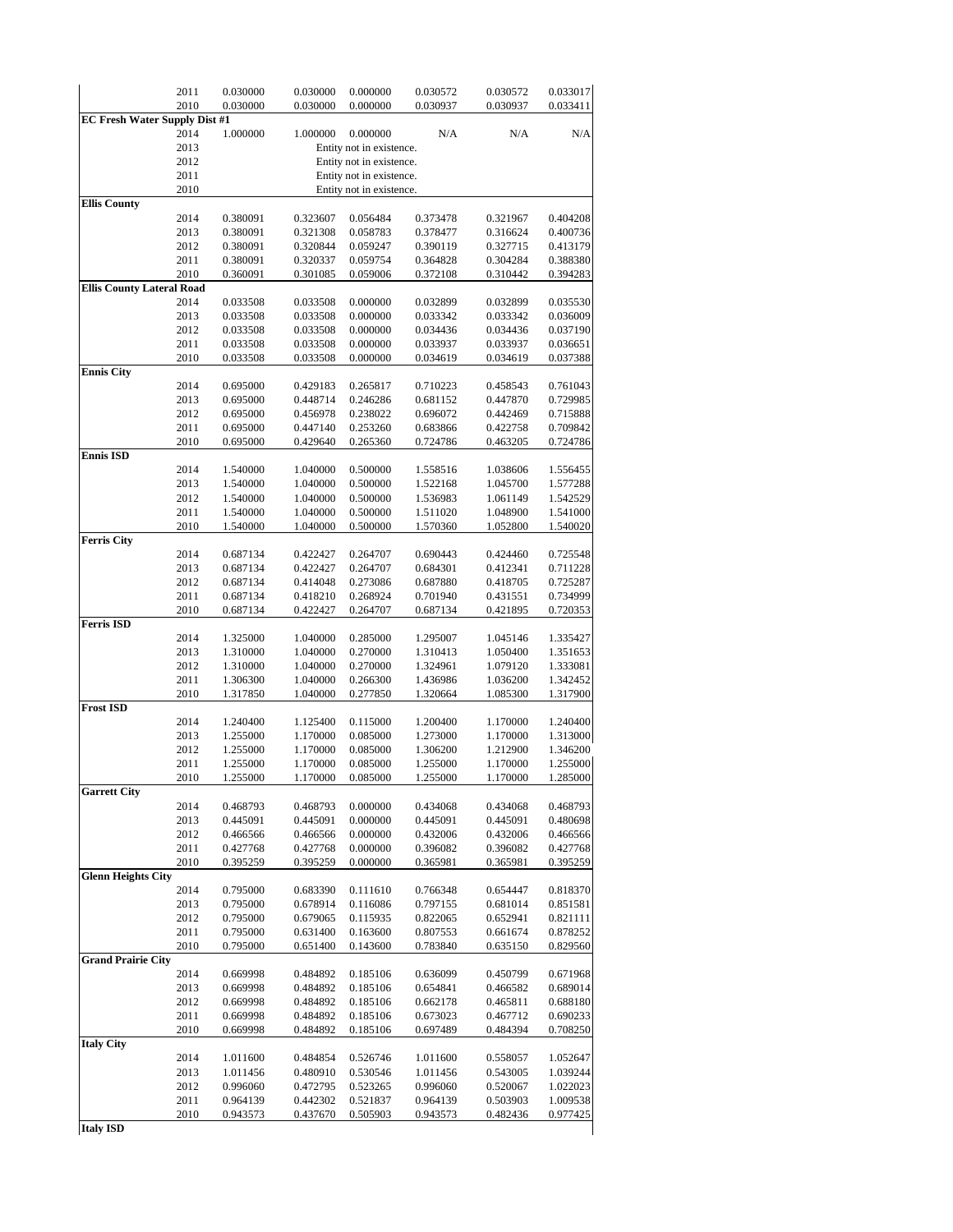|                                           | 2014 | 1.246960 | 1.170000 | 0.076960 | 1.226394                                                      | 1.166968 | 1.252828 |
|-------------------------------------------|------|----------|----------|----------|---------------------------------------------------------------|----------|----------|
|                                           |      |          |          |          |                                                               |          |          |
|                                           | 2013 | 1.246960 | 1.170000 | 0.076960 | 1.249539                                                      | 1.217500 | 1.252712 |
|                                           | 2012 | 1.246960 | 1.170000 | 0.076960 | 1.256834                                                      | 1.186502 | 1.342001 |
|                                           | 2011 | 1.246960 | 1.170000 | 0.076960 | 1.273251                                                      | 1.433560 | 1.253533 |
|                                           | 2010 | 1.241000 | 1.170000 | 0.071000 | 1.248097                                                      | 1.427500 | 1.248748 |
| <b>Levee District #2</b>                  |      |          |          |          |                                                               |          |          |
|                                           | 2014 | 2.000000 |          |          | Tax rate per acre. No additional tax rates apply.             |          |          |
|                                           | 2013 | 2.000000 |          |          | Tax rate per acre. No additional tax rates apply.             |          |          |
|                                           | 2012 | 2.000000 |          |          | Tax rate per acre. No additional tax rates apply.             |          |          |
|                                           | 2011 |          |          |          |                                                               |          |          |
|                                           |      | 2.000000 |          |          | Tax rate per acre. No additional tax rates apply.             |          |          |
|                                           | 2010 | 2.000000 |          |          | Tax rate per acre. No additional tax rates apply.             |          |          |
| Levee District #3                         |      |          |          |          |                                                               |          |          |
|                                           | 2014 | 8.000000 |          |          | Tax rate per acre. No additional tax rates apply.             |          |          |
|                                           | 2013 | 8.000000 |          |          | Tax rate per acre. No additional tax rates apply.             |          |          |
|                                           | 2012 | 8.000000 |          |          | Tax rate per acre. No additional tax rates apply.             |          |          |
|                                           | 2011 | 8.000000 |          |          | Tax rate per acre. No additional tax rates apply.             |          |          |
|                                           | 2010 | 8.000000 |          |          | Tax rate per acre. No additional tax rates apply.             |          |          |
| Levee District #4                         |      |          |          |          |                                                               |          |          |
|                                           |      |          |          |          |                                                               |          |          |
|                                           | 2014 | 0.250000 |          |          | Tax rate per acre. No additional tax rates apply.             |          |          |
|                                           | 2013 | 0.250000 |          |          | Tax rate per acre. No additional tax rates apply.             |          |          |
|                                           | 2012 | 0.250000 |          |          | Tax rate per acre. No additional tax rates apply.             |          |          |
|                                           | 2011 | 0.000000 |          |          | Tax rate per acre. No additional tax rates apply.             |          |          |
|                                           | 2010 | 0.000000 |          |          | No taxes billed or collected for year.                        |          |          |
| <b>Mansfield City</b>                     |      |          |          |          |                                                               |          |          |
|                                           | 2014 | 0.710000 | 0.470977 | 0.239023 | 0.689172                                                      | 0.445588 | 0.720258 |
|                                           |      |          |          |          |                                                               |          |          |
|                                           | 2013 | 0.710000 | 0.462490 | 0.247510 | 0.680123                                                      | 0.428485 | 0.726953 |
|                                           | 2012 | 0.710000 | 0.451130 | 0.258870 | 0.722700                                                      | 0.459600 | 0.780900 |
|                                           | 2011 | 0.710000 | 0.454328 | 0.255672 | N/A                                                           | N/A      | N/A      |
|                                           | 2010 | 0.710000 | 0.456910 | 0.253090 | N/A                                                           | N/A      | N/A      |
| <b>Maypearl City</b>                      |      |          |          |          |                                                               |          |          |
|                                           | 2014 | 0.834661 | 0.563503 | 0.271158 | 0.834661                                                      | 0.564957 | 0.881311 |
|                                           | 2013 | 0.830000 | 0.561825 | 0.268175 | 0.791166                                                      | 0.522649 | 0.832635 |
|                                           | 2012 | 0.775978 | 0.512629 | 0.263349 | 0.775979                                                      | 0.498502 | 0.801731 |
|                                           |      |          |          |          |                                                               |          |          |
|                                           | 2011 | 0.778179 | 0.499908 | 0.278271 | 0.778180                                                      | 0.508670 | 0.827634 |
|                                           | 2010 | 0.688756 | 0.455372 | 0.233384 | 0.688756                                                      | 0.421641 | 0.723782 |
| <b>Maypearl ISD</b>                       |      |          |          |          |                                                               |          |          |
|                                           | 2014 | 1.346000 | 1.040000 | 0.306000 | 1.368584                                                      | 1.045140 | 1.377931 |
|                                           | 2013 | 1.346590 | 1.040000 | 0.306590 | 1.390609                                                      | 1.042800 | 1.370746 |
|                                           | 2012 | 1.359000 | 1.040000 | 0.319000 | 1.366437                                                      | 1.071356 | 1.375989 |
|                                           | 2011 | 1.359000 | 1.040000 | 0.319000 | 1.351505                                                      | 1.055110 | 1.359050 |
|                                           | 2010 | 1.359000 | 1.040000 | 0.319000 | 1.381005                                                      | 1.078600 | 1.408880 |
| <b>Midlothian City</b>                    |      |          |          |          |                                                               |          |          |
|                                           |      |          |          |          |                                                               |          |          |
|                                           | 2014 | 0.708244 | 0.357561 | 0.350683 | 0.633938                                                      | 0.283931 | 0.657328 |
|                                           | 2013 | 0.658244 | 0.294816 | 0.363428 | 0.626541                                                      | 0.272978 | 0.658244 |
|                                           | 2012 | 0.650000 | 0.283204 | 0.366796 | 0.677823                                                      | 0.284581 | 0.674143 |
|                                           | 2011 | 0.650000 | 0.272313 | 0.377687 | 0.683676                                                      | 0.288094 | 0.688828 |
|                                           | 2010 | 0.650000 | 0.273906 | 0.376094 | 0.682391                                                      | 0.293201 | 0.692751 |
| <b>Midlothian ISD</b>                     |      |          |          |          |                                                               |          |          |
|                                           | 2014 | 1.540000 | 1.040000 | 0.500000 | 1.479018                                                      | 1.028921 | 1.552444 |
|                                           | 2013 | 1.540000 | 1.040000 | 0.500000 | 1.499337                                                      | 1.042200 | 1.645122 |
|                                           |      |          |          |          |                                                               |          |          |
|                                           | 2012 | 1.540000 | 1.040000 | 0.500000 | 1.617568                                                      | 1.041837 | 1.685922 |
|                                           | 2011 | 1.540000 | 1.040000 | 0.500000 | 1.463116                                                      | 1.047800 | 1.548201 |
|                                           | 2010 | 1.397500 | 1.040000 | 0.357500 | 1.455660                                                      | 1.052100 | 1.397550 |
| <b>Midtown District PID (Commercial)</b>  |      |          |          |          |                                                               |          |          |
|                                           | 2014 | 0.070000 |          |          | Property Improvement District. No additional tax rates apply. |          |          |
|                                           | 2013 | 0.070000 |          |          | Property Improvement District. No additional tax rates apply. |          |          |
|                                           | 2012 | 0.070000 |          |          | Property Improvement District. No additional tax rates apply. |          |          |
|                                           | 2011 | 0.070000 |          |          | Property Improvement District. No additional tax rates apply. |          |          |
|                                           | 2010 | 0.070000 |          |          | Property Improvement District. No additional tax rates apply. |          |          |
| <b>Midtown District PID (Residential)</b> |      |          |          |          |                                                               |          |          |
|                                           |      |          |          |          |                                                               |          |          |
|                                           | 2014 | 0.120000 |          |          | Property Improvement District. No additional tax rates apply. |          |          |
|                                           | 2013 | 0.120000 |          |          | Property Improvement District. No additional tax rates apply. |          |          |
|                                           | 2012 | 0.120000 |          |          | Property Improvement District. No additional tax rates apply. |          |          |
|                                           | 2011 | 0.120000 |          |          | Property Improvement District. No additional tax rates apply. |          |          |
|                                           | 2010 | 0.120000 |          |          | Property Improvement District. No additional tax rates apply. |          |          |
| <b>Milford City</b>                       |      |          |          |          |                                                               |          |          |
|                                           | 2014 | 0.518596 | 0.518596 | 0.000000 | 0.518596                                                      | 0.518596 | 0.560083 |
|                                           |      |          |          |          |                                                               |          |          |
|                                           | 2013 | 0.500000 | 0.500000 | 0.000000 | 0.463800                                                      | 0.463800 | 0.500904 |
|                                           | 2012 | 0.470000 | 0.470000 | 0.000000 | 0.437496                                                      | 0.437390 | 0.472381 |
|                                           | 2011 | 0.430000 | 0.430000 | 0.000000 | 0.408951                                                      | 0.408908 | 0.441620 |
|                                           | 2010 | 0.409146 | 0.409146 | 0.000000 | 0.508104                                                      | 0.378839 | 0.409146 |
| Milford ISD                               |      |          |          |          |                                                               |          |          |
|                                           | 2014 | 1.170000 | 1.170000 | 0.000000 | 1.162186                                                      | 1.169010 | 1.170000 |
|                                           | 2013 | 1.170000 | 1.170000 | 0.000000 | 1.185210                                                      | 1.002640 | 1.170000 |
|                                           | 2012 | 1.170000 | 1.170000 | 0.000000 | 1.057238                                                      | 1.140200 | 1.177070 |
|                                           |      |          |          |          |                                                               |          |          |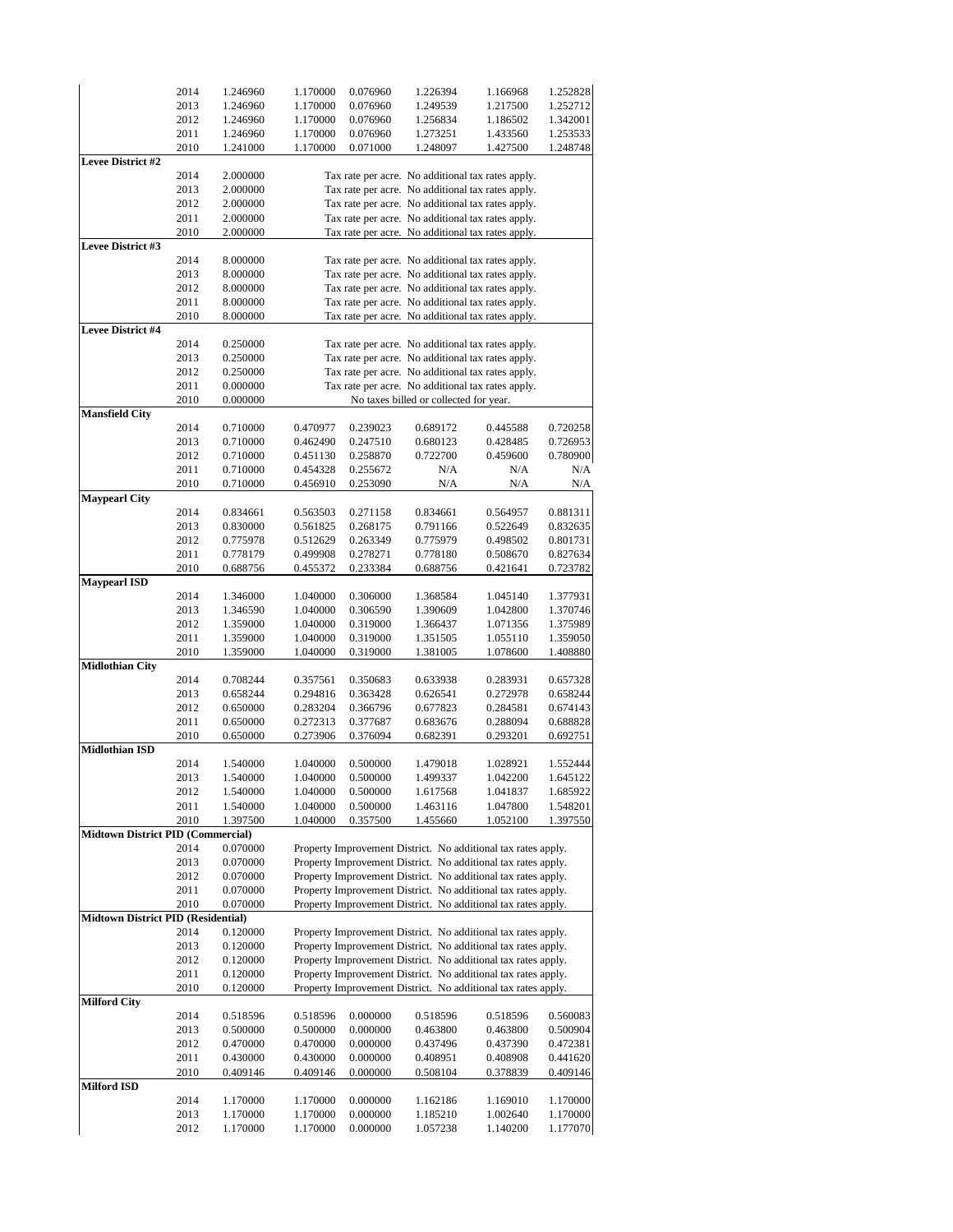|                         | 2011         | 1.158395 | 1.040000 | 0.118395 | 1.072566                                                                                               | 1.016650 | 1.158445 |
|-------------------------|--------------|----------|----------|----------|--------------------------------------------------------------------------------------------------------|----------|----------|
|                         | 2010         | 1.171000 | 1.040000 | 0.131700 | 1.242357                                                                                               | 1.144700 | 1.170289 |
| <b>Oak Leaf City</b>    |              |          |          |          |                                                                                                        |          |          |
|                         | 2014         | 0.386480 | 0.386480 | 0.000000 | 0.372906                                                                                               | 0.372906 | 0.402738 |
|                         | 2013         | 0.386480 | 0.386480 | 0.000000 | 0.387944                                                                                               | 0.387944 | 0.418979 |
|                         | 2012         | 0.386480 | 0.386480 | 0.000000 | 0.357852                                                                                               | 0.357852 | 0.386480 |
|                         | 2011         | 0.354539 | 0.354539 | 0.000000 | 0.354539                                                                                               | 0.354539 | 0.382902 |
|                         | 2010         | 0.350785 | 0.350785 | 0.000000 | 0.359384                                                                                               | 0.324801 | 0.350785 |
| <b>Ovilla City</b>      |              |          |          |          |                                                                                                        |          |          |
|                         | 2014         | 0.671900 | 0.510100 | 0.161800 | 0.655815                                                                                               | 0.489884 | 0.730090 |
|                         | 2013         | 0.671900 | 0.501900 | 0.170000 | 0.671933                                                                                               | 0.500782 | 0.752068 |
|                         | 2012         | 0.667500 | 0.497500 | 0.170000 | 0.669327                                                                                               | 0.497506 | 0.748002 |
|                         | 2011         | 0.663800 | 0.493400 | 0.170400 | 0.695600                                                                                               | 0.456985 | 0.663800 |
|                         | 2010         | 0.674600 | 0.442900 | 0.231700 | 0.674599                                                                                               | 0.481888 | 0.752143 |
| <b>Palmer City</b>      |              |          |          |          |                                                                                                        |          |          |
|                         | 2014         | 0.689500 | 0.247136 | 0.442364 | 0.661210                                                                                               | 0.344335 | 0.719926 |
|                         | 2013         | 0.689500 | 0.272085 | 0.417415 | 0.699155                                                                                               | 0.362208 | 0.719722 |
|                         | 2012         | 0.689500 | 0.277231 | 0.412269 | 0.725106                                                                                               | 0.366372 | 0.727910 |
|                         | 2011         | 0.689500 | 0.272023 | 0.417477 | 0.648394                                                                                               | 0.328889 | 0.695400 |
|                         | 2010         | 0.629200 | 0.243899 | 0.385301 | 0.669418                                                                                               | 0.335531 | 0.671969 |
| <b>Palmer ISD</b>       |              |          |          |          |                                                                                                        |          |          |
|                         | 2014         | 1.550000 | 1.170000 | 0.380000 | 1.232378                                                                                               | 1.161505 | 1.550831 |
|                         | 2013         | 1.270000 | 1.170000 | 0.100000 | 1.265561                                                                                               | 1.176200 | 1.281137 |
|                         | 2012         | 1.270000 | 1.170000 | 0.100000 | 1.302296                                                                                               | 1.197938 | 1.284326 |
|                         | 2011         | 1.270000 | 1.170000 | 0.100000 | 1.303784                                                                                               | 1.175400 | 1.282013 |
|                         | 2010         | 1.267610 | 1.170000 | 0.097610 | 1.313996                                                                                               | 1.238500 | 1.278528 |
| <b>Pecan Hill City</b>  |              |          |          |          |                                                                                                        |          |          |
|                         | 2014         | 0.319192 | 0.319192 | 0.000000 | 0.319192                                                                                               | 0.319192 | 0.344727 |
|                         | 2013         | 0.328544 | 0.328544 | 0.000000 | 0.328544                                                                                               | 0.328544 | 0.354827 |
|                         | 2012         | 0.321756 | 0.321756 | 0.000000 | 0.321756                                                                                               | 0.321756 | 0.347496 |
|                         | 2011         | 0.316551 | 0.316551 | 0.000000 | 0.316551                                                                                               | 0.316551 | 0.341875 |
|                         | 2010         | 0.311275 | 0.311275 | 0.000000 | 0.311375                                                                                               | 0.311375 | 0.336285 |
| <b>Red Oak City</b>     | 2014         | 0.649000 | 0.544500 | 0.104500 | 0.649550                                                                                               | 0.554570 | 0.703451 |
|                         | 2013         | 0.649000 | 0.554100 | 0.094900 | 0.649747                                                                                               | 0.560347 | 0.700061 |
|                         | 2012         | 0.649000 | 0.559700 | 0.089300 | 0.649753                                                                                               | 0.565758 | 0.700269 |
|                         | 2011         | 0.649000 | 0.565100 | 0.083900 | 0.652953                                                                                               | 0.557089 | 0.685509 |
|                         | 2010         | 0.649000 | 0.553700 | 0.095300 | 0.647652                                                                                               | 0.571464 | 0.712481 |
| <b>Red Oak ISD</b>      |              |          |          |          |                                                                                                        |          |          |
|                         | 2014         | 1.540000 | 1.170000 | 0.370000 | N/A                                                                                                    | N/A      | N/A      |
|                         | 2013         | 1.540000 | 1.170000 | 0.370000 | 1.716400                                                                                               | 1.276400 | 1.610000 |
|                         | 2012         | 1.540000 | 1.170000 | 0.370000 | 1.646480                                                                                               | 1.207860 | 1.617000 |
|                         | 2011         | 1.540000 | 1.170000 | 0.370000 |                                                                                                        | N/A      | N/A      |
|                         | 2010         |          |          | 0.370000 | N/A                                                                                                    |          |          |
| <b>Venus City</b>       |              | 1.540000 | 1.170000 |          | N/A                                                                                                    | N/A      | N/A      |
|                         | 2014         | 0.893269 | 0.893269 | 0.000000 | 0.893269                                                                                               | 0.893269 | 0.964730 |
|                         | 2013         | 0.900000 | 0.900000 | 0.000000 | 0.871046                                                                                               | 0.871046 | 0.940729 |
|                         | 2012         | 0.900000 | 0.900000 | 0.000000 | 0.920293                                                                                               | 0.920293 | 0.993916 |
|                         | 2011         | 0.846975 | 0.846975 | 0.000000 | N/A                                                                                                    | N/A      | N/A      |
|                         | 2010         |          |          |          |                                                                                                        | N/A      | N/A      |
| Waxahachie City         |              | 0.841506 | 0.841506 | 0.000000 | N/A                                                                                                    |          |          |
|                         | 2014         | 0.680000 | 0.442001 | 0.237999 | 0.665516                                                                                               | 0.576421 | 0.732293 |
|                         | 2013         | 0.680000 | 0.442001 | 0.237999 | 0.692929                                                                                               | 0.594015 | 0.744519 |
|                         | 2012         | 0.680000 | 0.442001 | 0.237999 | 0.683436                                                                                               | 0.587826 | 0.727275 |
|                         | 2011         | 0.680000 | 0.394374 | 0.237446 | 0.697157                                                                                               | 0.574857 | 0.731880 |
|                         | 2010         | 0.680000 | 0.389651 | 0.242169 | 0.650478                                                                                               | 0.520425 | 0.682282 |
| Waxahachie ISD          |              |          |          |          |                                                                                                        |          |          |
|                         | 2014         | 1.428900 | 1.170000 | 0.258900 | N/A                                                                                                    | N/A      | N/A      |
|                         | 2013         | 1.428900 | 1.040000 | 0.388900 | 1.433925                                                                                               | 1.055200 | 1.458731 |
|                         | 2012         | 1.428900 | 1.040000 | 0.388900 | 1.437300                                                                                               | 1.043273 | 1.464600 |
|                         | 2011         | 1.428900 | 1.040000 | 0.388900 | 1.449614                                                                                               | 1.015200 | 1.462797 |
|                         |              | 1.428900 | 1.040000 | 0.388900 | 1.422215                                                                                               | 1.050400 | 1.460620 |
|                         |              |          |          |          |                                                                                                        |          |          |
|                         | 2010         |          |          |          |                                                                                                        |          |          |
| Waxahachie PID #1 (SF1) |              |          |          |          |                                                                                                        |          |          |
|                         | 2014         |          |          |          | Taxes paid into Improvement District as an annual installment. No tax rates apply.                     |          |          |
|                         | 2013         |          |          |          | Taxes paid into Improvement District as an annual installment. No tax rates apply.                     |          |          |
|                         | 2012         |          |          |          | Taxes paid into Improvement District as an annual installment. No tax rates apply.                     |          |          |
|                         | 2011         |          |          |          | Taxes paid into Improvement District as an annual installment. No tax rates apply.                     |          |          |
|                         | 2010         |          |          |          | Not in existence                                                                                       |          |          |
| Waxahachie PID #1 (SF2) |              |          |          |          |                                                                                                        |          |          |
|                         | 2014         |          |          |          | Taxes paid into Improvement District as an annual installment. No tax rates apply.                     |          |          |
|                         | 2013         |          |          |          | Taxes paid into Improvement District as an annual installment. No tax rates apply.                     |          |          |
|                         | 2012         |          |          |          | Taxes paid into Improvement District as an annual installment. No tax rates apply.                     |          |          |
|                         | 2011<br>2010 |          |          |          | Taxes paid into Improvement District as an annual installment. No tax rates apply.<br>Not in existence |          |          |